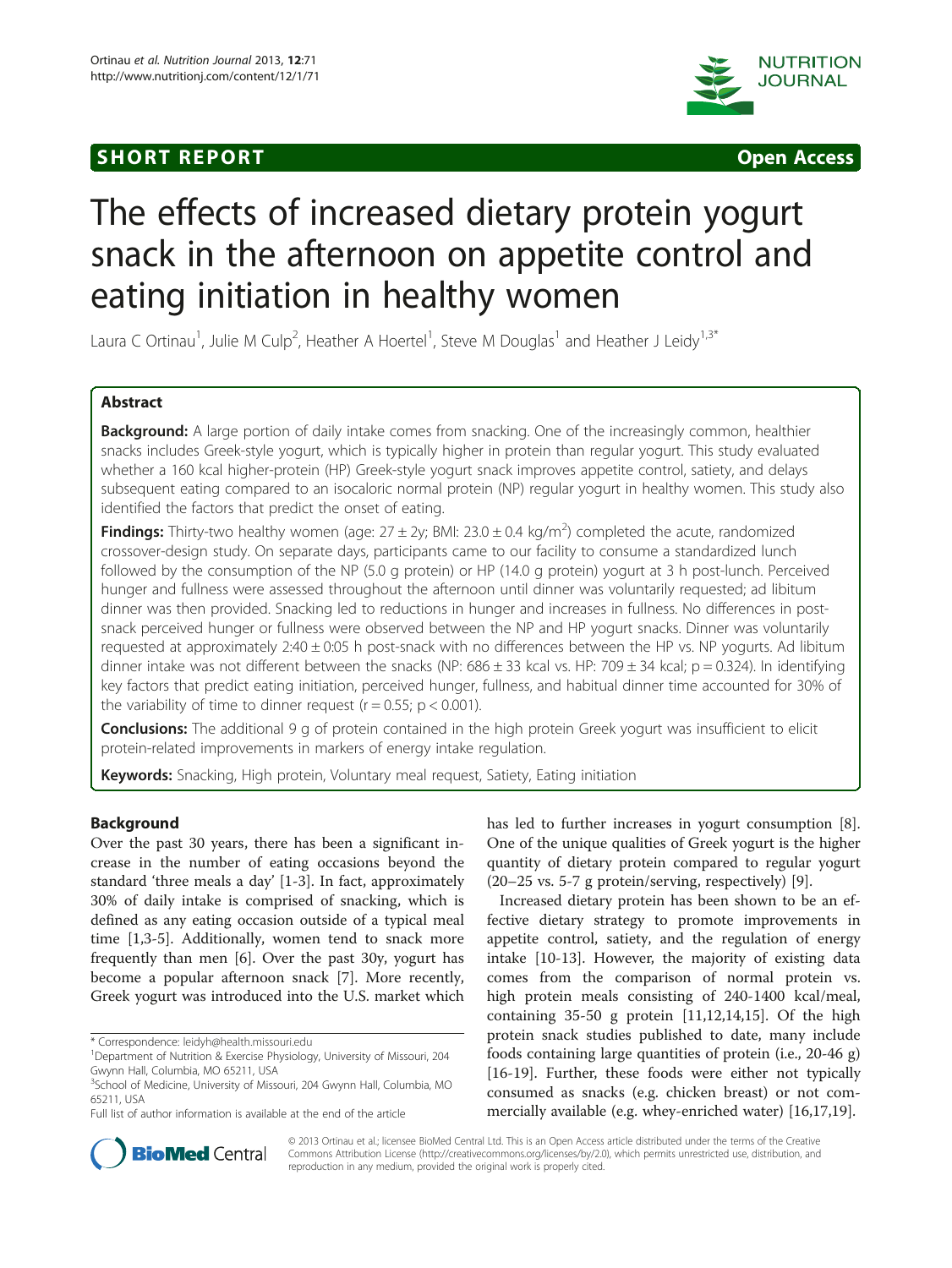The purpose of this study was to evaluate the impact of a higher-protein afternoon snack on appetite control, delays in eating initiation, and subsequent energy intake compared to an isocaloric normal protein snack in healthy women. This study also identified key factors that predict the onset of eating.

# **Methods**

# Participants

Thirty-two women were recruited through the University of Missouri list-serve. Participants were healthy, non-smoking women (age:  $27 \pm 2y$ ; BMI:  $23 \pm 0.4$  kg/m<sup>2</sup>) who habitually consumed yogurt as an afternoon snack  $(3 \pm 1)$  occasions/wk). A medical history questionnaire was used as a screening tool to identify known food allergies, clinically-diagnosed eating disorders, diabetes, and rapid weight loss/gain  $(≥ 10$  lbs) in the past six months. All participants were informed of the study procedures and potential risks. Written consent was obtained from all participants. The study procedures were approved by the University of Missouri's (MU) Human Subjects Institutional Review Board. Participants received \$150 for completing all study procedures.

# Experimental design

The study incorporated an acute, randomized, crossoverdesign comparing afternoon yogurt snacks containing either normal protein (5 g, NP) or higher-protein (14 g, HP) (Table 1). The participants were acclimated to each snack pattern for 3 consecutive days at home/work. On day 4 of each pattern, the participants consumed a standardized 300 kcal breakfast (15% protein/60% CHO/25% fat), at

#### Table 1 Snack characteristic

|                         | Normal<br>Protein<br>(NP) | Higher<br>Protein<br>(HP) |
|-------------------------|---------------------------|---------------------------|
|                         |                           |                           |
|                         |                           |                           |
| Yogurt Characteristic   | Regular                   | Greek-style               |
| Serving Size (g)        | 170                       | 170                       |
| Energy Content (kcal)   | 160                       | 160                       |
| Energy Density (kcal/g) | 0.94                      | 0.94                      |
| Total Protein (g)       | 5.0                       | 14.0                      |
| Total CHO (q)           | 30.0                      | 25.0                      |
| Total Fat (q)           | 1.5                       | $\Omega$                  |
| Snack Palatability (mm) |                           |                           |
| Overall Liking          | $75 \pm 3$                | $72 + 4$                  |
| Appearance              | $75 \pm 3$                | $69 \pm 3$                |
| Aroma                   | $74 \pm 3$                | $66 \pm 3*$               |
| Flavor                  | $78 \pm 3$                | $70 \pm 4$                |
| Texture                 | $67 + 4$                  | $68 \pm 4$                |

 $*$  Paired sample t-test;  $P < 0.05$ .

home, and reported to the Brain Imaging Center 1 h prior to lunch to begin the 8 h testing day. Each participant was placed in a separate room, absent of time cues. During the testing days, the participants were permitted to relax and engage in numerous (sedentary) activities. Some of these include reading, watching movies, homework etc. as long as the task was devoid of time cues. The testing day began with the consumption of the standardized 500 kcal lunch meal (15% protein/55% CHO/30% fat) and 8 oz water. The respective snack pattern was completed 3 h after lunch and the participants had 15 min to consume the snack and 8 oz water. Snack palatability and sensory characteristics (i.e., appearance, aroma, flavor texture and overall liking) were assessed for each snack using visual analogue scales (VAS). The questions were worded as "how strong is the… or how much do you like the…" with anchors at extremely dislike/low or extremely like/high. Validated perceived appetite (hunger, desire to eat, prospective food consumption, & fullness) questionnaires incorporating a 100 mm horizontal line rating scale for each response were given randomly as well as incrementally (every 30 min) using computerized VAS throughout the afternoon [\[20-22\]](#page-4-0). Only the 30 min time intervals were entered and reported.

# Time to diner request & ad libitum dinner

At the beginning of each testing day, the participants were informed that they would be periodically asked whether they were ready to eat again (after the snack). However, they were also permitted to request to eat any time in between these questions. When the response was "yes, I want to eat dinner right now", the time from snack consumption was recorded. The time to dinner approach has been utilized in several studies and is an excellent measure of the "satiety power" of meals/snacks [[16,](#page-4-0)[23-25](#page-5-0)]. Upon "voluntary dinner request," the participants were presented with an ad libitum dinner of chicken parmesan pizza pockets cut into bite size pieces. Regardless of time of dinner request, the participants were required to remain in the facility until the full 8 h testing day was completed.

#### Data and statistical analysis

Power calculations from previous snack studies  $[16,17,19,23,24]$  $[16,17,19,23,24]$  $[16,17,19,23,24]$  indicated that a sample size of  $n = 32$ would yield 80% power to detected differences in perceived hunger, fullness, and time of dinner request between snack patterns. For perceived hunger and fullness measures, a repeated measure ANOVA was performed to determine main effects of time, snack condition, and interactions. Additionally, post-snack Area Under the Curve (AUC) for perceived hunger and fullness were calculated using the trapezoidal rule [[26](#page-5-0)]. Paired-sample ttests were applied to compare differences in snack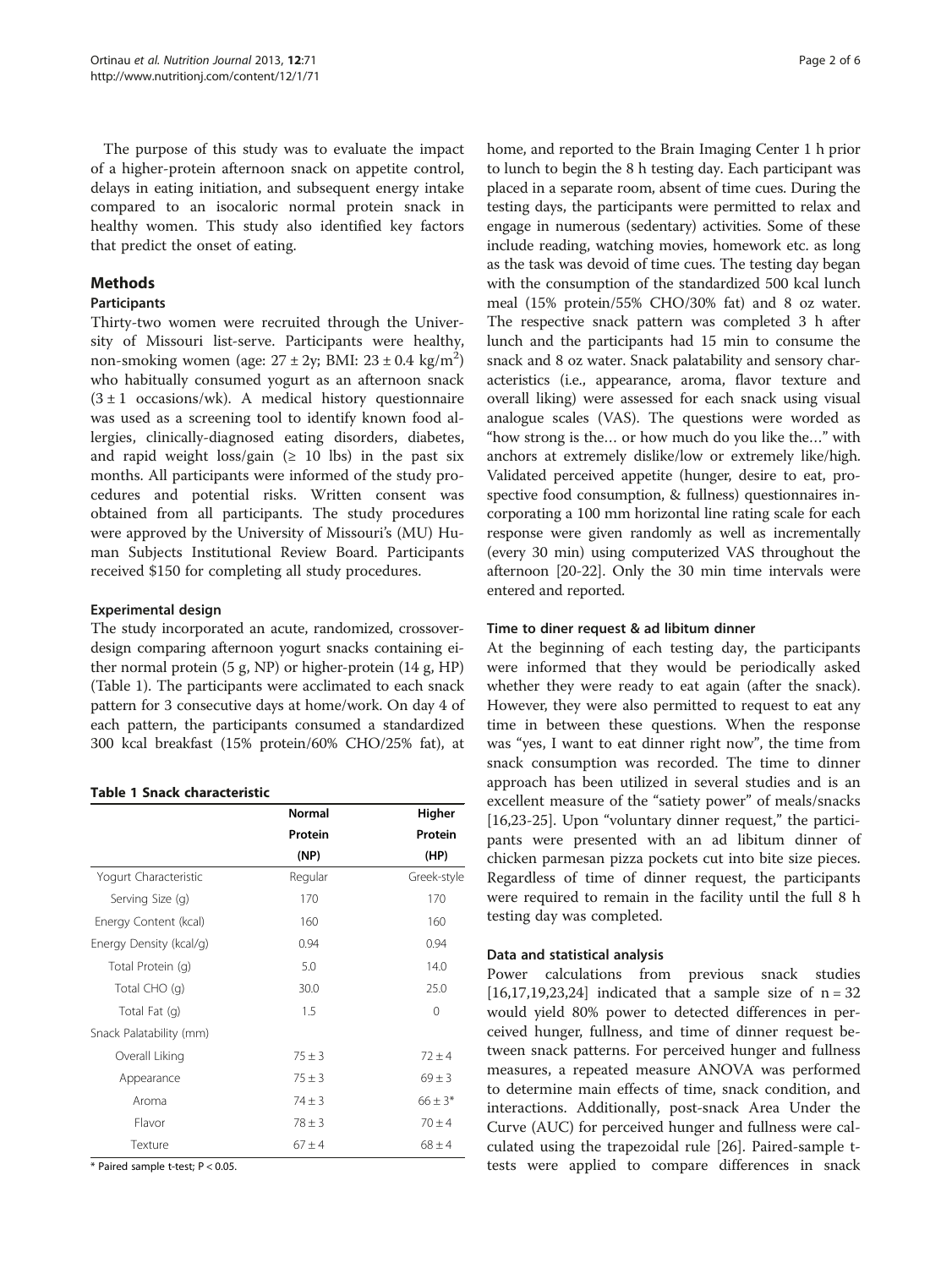palatability and sensory characteristics, post-snack AUC for perceived sensations, time to dinner request, and dinner intake between snack conditions. To examine the predictors of eating initiation, Pearson correlation analyses were performed on each post-snack time point for the following continuous variables: perceived hunger, fullness, desire to eat, and actual time of day as well as the categorical variable, habitual dinner time, which was collected from screening food records. For the later variable, at each time point, we enter 'Yes' this is the habitual time in which the participant typically eats dinner or 'No' this is not the habitual time in which the participant typically eats dinner. These variables were correlated with another categorical variable, time to dinner request. For this variable, at each time point, we entered either 'Yes' dinner was requested or 'No' dinner was not requested. A multivariate regression was then performed using the previously stated variables found to be associated with time to dinner request. All analyses were conducted using the Statistical Package for the Social Sciences (SPSS; ver.19; Chicago, IL). Significance was set as  $p < 0.05$ . All data is reported as mean  $\pm$  SEM.

#### Results

Figures [1](#page-3-0)a&b illustrate the perceived hunger and fullness responses throughout the testing days until dinner was voluntarily requested. Snacking led to an immediate reduction in perceived hunger which was sustained 1:30 h post-snack (time effect, p < 0.001.) Similar responses were also observed with desire to eat and prospective food consumption (data not shown). Snacking also led to immediate increases in perceived fullness which was sustained 1:30 h post-snack (time effect, p < 0.001). No differences in post-snack hunger or fullness AUC were observed between the NP and HP yogurt snacks (Figures [1a](#page-3-0)&b). No differences in post-snack desire to eat or prospective food consumption AUC were observed between snacks (data not shown). No differences were detected in eating initiation (i.e., time to dinner request) between the NP (2:43 ± 0:06 h) vs. HP  $(2:41 \pm 0:04 \text{ h}; \text{p} = 0.757)$ . No differences in ad libitum dinner intake were found between snacks (NP: 686  $\pm$  33 kcal vs. HP: 709  $\pm$  34 kcal; p = 0.324).

In examining the potential factors that contribute to the onset of eating, a multivariate regression analyses revealed that hunger, fullness, and habitual dinner time were all predictors of time to dinner request, accounting for 30% of the variability ( $r = 0.55$ ;  $p < 0.001$ ). Further, 95% of the participants requested dinner when perceived hunger was between 74-82 mm on the VAS questionnaire.

# **Discussion**

No differences in afternoon appetite control, eating initiation, or subsequent food intake were observed when comparing two commonly consumed, relatively small

(160 kcal) afternoon yogurt snacks, varying in protein content (5 g vs. 14 g protein). In a previous snack study comparing low protein  $({\sim}5$  g protein) vs. high protein (~20 g protein) snacks of 20–80 kcal also found no differences in post-snack hunger, desire to eat, prospective food consumption, or fullness [[19\]](#page-4-0). The lack of differences observed in this study as well as the current study might be due to either the small energy content of the snacks consumed or the relatively small difference in protein content between the low vs. high protein snacks (5-15 g protein differential between snacks) [[19\]](#page-4-0). In another study that incorporated a larger snack (i.e. 287 kcal) with similar protein quantities (3 vs. 10 g) as the previously discussed and current study, consumption of the snack with 10 g protein resulted in decreased hunger and increased fullness up to 60 min post-snack. This study also observed a lack of difference in time to dinner request between the two snacks [[27\]](#page-5-0). An additional study that incorporated larger snacks (i.e. 240 kcal) with greater protein quantities (26–46 g protein), substantial increases in hunger and reductions in fullness were observed compared to normal protein versions [[16](#page-4-0)]. Because a larger snack size (i.e. energy content) typically occurs simultaneously with larger protein quantities, it is unclear as to which factor has the greatest impact on appetite control and satiety.

In addition to perceived sensations of fullness over time, another indicator of satiety includes the onset of subsequent eating (i.e., eating initiation). Most of the current research utilizes a fixed meal design resulting in the consumption of a subsequent meal without taking into consideration the motivational state of the individual (i.e., whether the individual is sufficiently hungry enough to want to eat again and/or would have requested dinner at that time) [[17-19\]](#page-4-0). Only a limited number of studies, including the current study, incorporate this approach by identifying the time to voluntary dinner request [\[16](#page-4-0)[,25,27,28](#page-5-0)]. Of these, only a subset were snack studies [\[16](#page-4-0)[,27](#page-5-0)], and only one study previously evaluated the effects of normal vs. high protein snacks [[16](#page-4-0)]. As shown in Marmonier, et al. [[16](#page-4-0)], a high protein afternoon snack led to a 30 min delay in voluntary request for dinner compared to consuming high carbohydrate or high fat snacks [\[16](#page-4-0)]. The lack of difference in the onset of subsequent eating in the current study might again be attributed to the smaller absolute protein quantities (5 vs. 14 g) or the smaller protein differential (9 g) between our snacks compared to the Marmonier et al. study which compared 26 g vs. 46 g protein with a 20 g differential. Therefore, dosedependent studies of varying protein quantities in varying snack sizes are warranted.

Lastly, by allowing the timing of dinner to fluctuate, we were able to determine that perceived hunger is the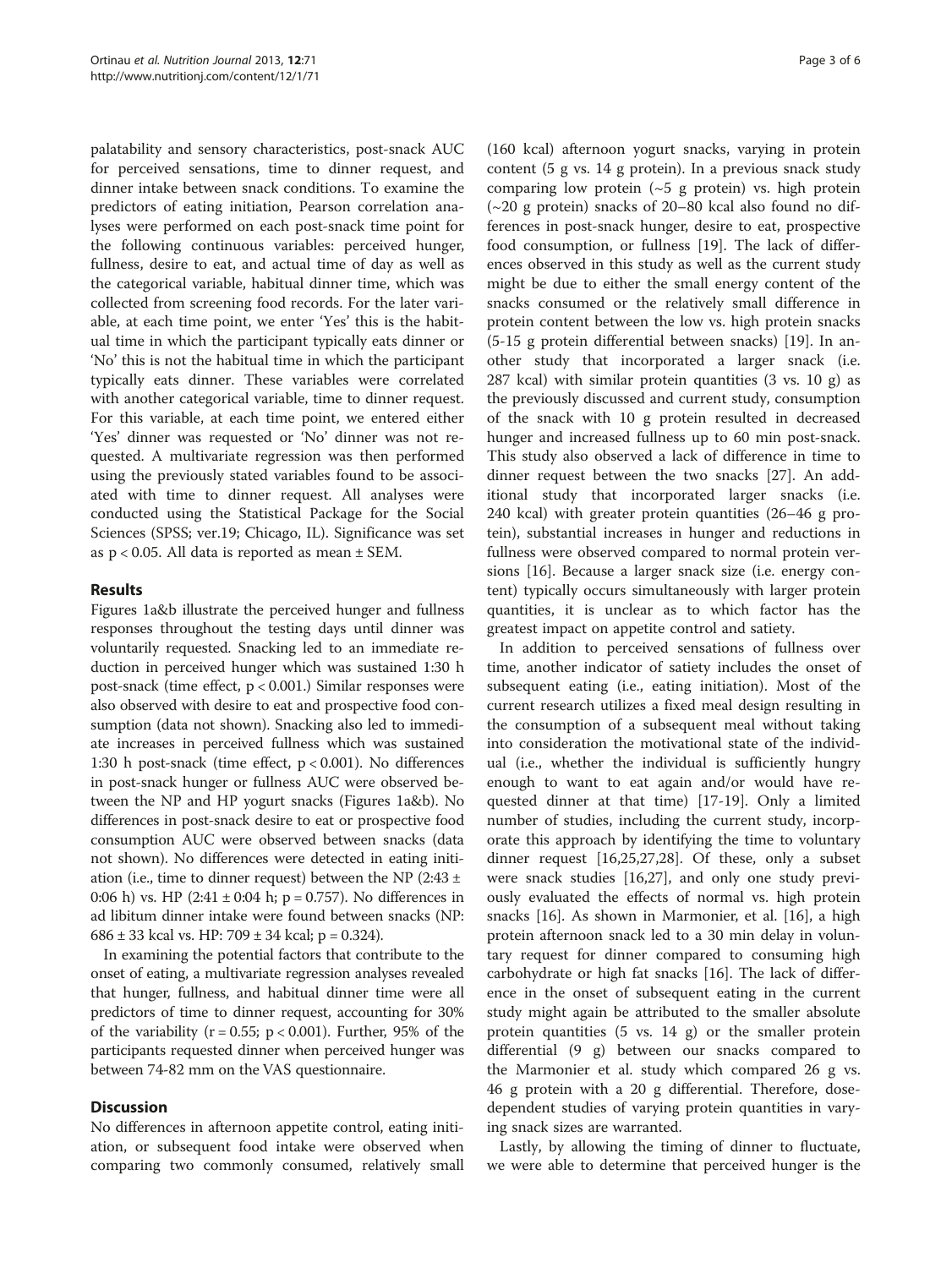<span id="page-3-0"></span>

Δ represents the NP and HP afternoon yogurt snacks.

best predictor of voluntary eating initiation. Further, in healthy women, perceived hunger reaching a value of approximately 80 mm was sufficient to elicit the onset of eating. Thus, it is now possible to incorporate this data into fixed meal designs based on a specific hunger threshold.

#### Limitations

In the current study, several factors exist which might have influenced the overall study findings. Dietary restraint was not specifically assessed, or used as part of the screening criteria. However, individuals who were clinically diagnosed with an eating disorder, those that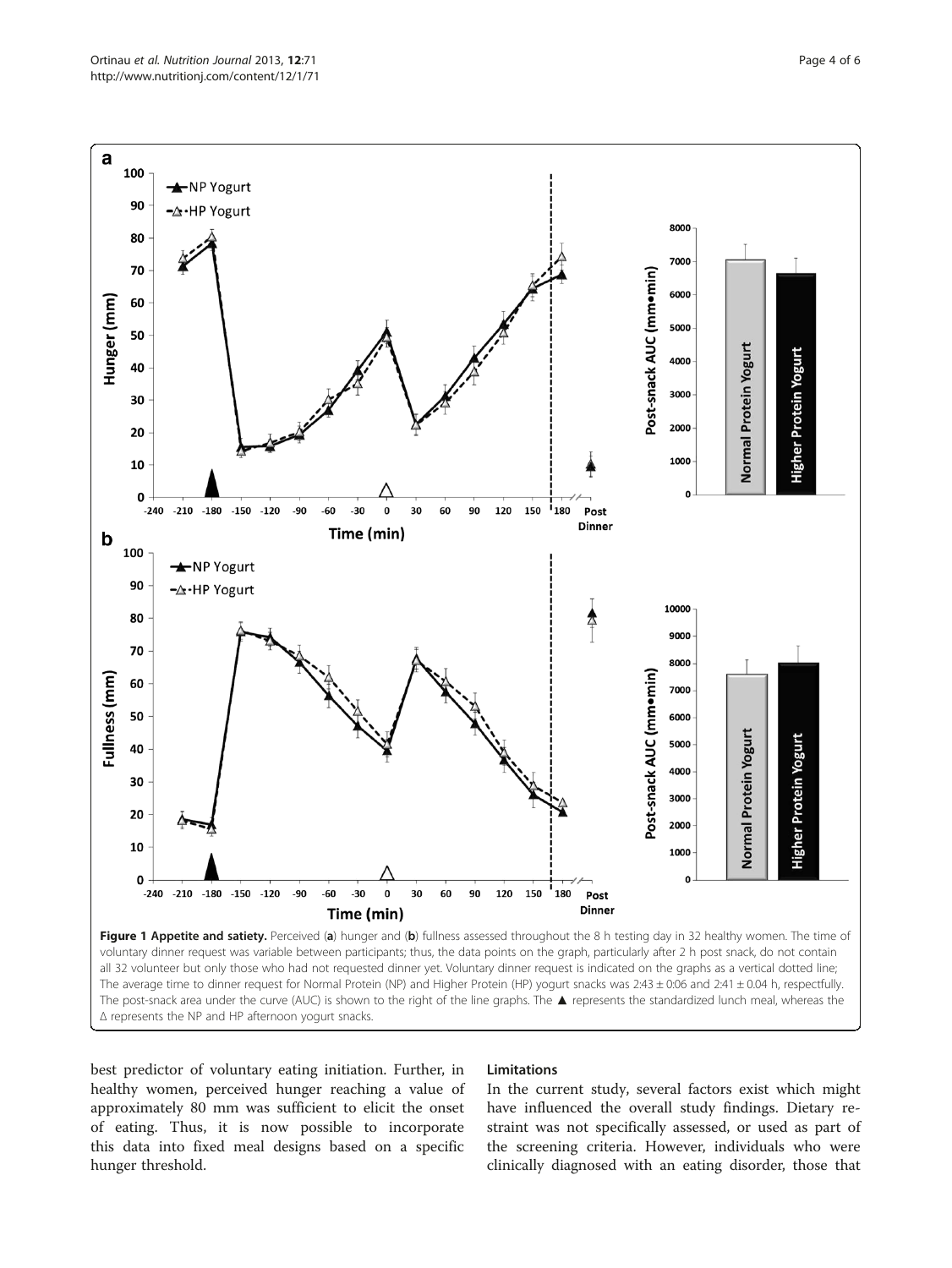<span id="page-4-0"></span>displayed rapid weight gain and/or loss over a short period of time ( $\leq 6$  months), those that had a-typical eating behaviors and/or patterns (1 meal/day; 6 meals/day, etc.), or those who infrequently or never snacked were excluded from the study. We sought to include a sample size that would be representative of a healthy female population even though it might have included restrained eaters. Menstrual cycle phase was also not controlled. Currently there is conflicting and limited data as to the extent that menstrual cycle phase influences acute appetite control and food intake [\[29](#page-5-0)-[32\]](#page-5-0). Recent data from our laboratory suggests that there is no effect of menstrual cycle on these outcomes [[33](#page-5-0)]. However, by randomizing the order of the snack conditions between subjects, it is likely that we had an equal distribution of testing days that fell in the follicular and/or luteal menstrual phases. The relatively small energy protein differential of these snacks may not be sufficient enough to elicit protein-related improvements in appetite control, delays in eating initiation, and subsequent energy intake. Lastly, we recognize that these results are specific to healthy premenopausal women and cannot be extrapolated to other populations. Thus, further research to determine a "protein threshold" to elicit the proposed protein-related improvements in a more diverse population is warranted.

#### Conclusions

No differences in post-snack appetite control, satiety, eating initiation, or subsequent food intake were found when comparing two commonly consumed afternoon yogurt snacks, varying in protein content. Thus, these data suggest that the additional 9 g of protein contained in the higher protein Greek yogurt was insufficient to elicit protein-related improvements in appetite control and satiety in healthy women.

#### Abbreviations

NP: Normal Protein; HP: Higher-Protein; AUC: Area Under the Curve.

#### Competing interests

HJL, LCO, HAH, and SMD have no conflict of interest. JMC is employed by the General Mills Bell Institute of Health and Nutrition.

#### Authors' contributions

HJL and JMC designed the research; HJL, LCO, HAH, and SMD conducted the research; HJL and LCO analyzed the data; HJL and LCO wrote the paper; and HJL had primary responsibility for the final content. All authors read and approved the final manuscript.

#### Acknowledgements

This work was supported by the Bell Institute of Health and Nutrition.

#### Author details

<sup>1</sup>Department of Nutrition & Exercise Physiology, University of Missouri, 204 Gwynn Hall, Columbia, MO 65211, USA. <sup>2</sup>General Mills Bell Institute of Health and Nutrition, Minneapolis, MN, USA. <sup>3</sup>School of Medicine, University of Missouri, 204 Gwynn Hall, Columbia, MO 65211, USA.

Received: 14 December 2012 Accepted: 31 May 2013 Published: 6 June 2013

#### References

- 1. Piernas C, Popkin BM: Snacking increased among U.S. adults between 1977 and 2006. J Nutr 2010, 140:325-332.
- 2. Piernas C, Popkin BM: Increased portion sizes from energy-dense foods affect total energy intake at eating occasions in US children and adolescents: patterns and trends by age group and sociodemographic characteristics, 1977–2006. Am J Clin Nutr 2011, 94:1324–1332.
- 3. Piernas C, Popkin BM: Trends in snacking among U.S. children. Health Aff (Millwood) 2010, 29:398–404.
- 4. Piernas C, Popkin BM: Food portion patterns and trends among U.S. children and the relationship to total eating occasion size, 1977–2006. J Nutr 2011, 141:1159–1164.
- 5. Keast DR, Nicklas TA, O'Neil CE: Snacking is associated with reduced risk of overweight and reduced abdominal obesity in adolescents: national health and nutrition examination survey (NHANES) 1999-2004. Am J Clin Nutr 2010, 92:428–435.
- 6. Berteus Forslund H, Torgerson JS, Sjostrom L, Lindroos AK: Snacking frequency in relation to energy intake and food choices in obese men and women compared to a reference population. Int J Obes (Lond) 2005, 29:711–719.
- 7. United States Department of Commerce: Health and Nutrition In The 2012 Statistical Abstract. United States Census Bureau; 2012:219–305.
- 8. Palmer D: The rise of Greek. UBS Investment Research. UBS Securities, LLC; 2011. [www.ubs.com/investmentresearch](http://www.ubs.com/investmentresearch).
- 9. United States Department of Agriculture: Agricultural research service national agricultural library. [http://ndb.nal.usda.gov/.](http://ndb.nal.usda.gov/)
- 10. Skov AR, Toubro S, Ronn B, Holm L, Astrup A: Randomized trial on protein vs carbohydrate in ad libitum fat reduced diet for the treatment of obesity. Int J Obes Relat Metab Disord 1999, 23:528–536.
- 11. Leidy HJ, Mattes RD, Campbell WW: Effects of acute and chronic protein intake on metabolism, appetite, and ghrelin during weight loss. Obesity (Silver Spring) 2007, 15:1215–1225.
- 12. Leidy HJ, Armstrong CL, Tang M, Mattes RD, Campbell WW: The influence of higher protein intake and greater eating frequency on appetite control in overweight and obese men. Obesity (Silver Spring) 2010, 18:1725–1732.
- 13. Veldhorst M, Smeets A, Soenen S, Hochstenbach-Waelen A, Hursel R, Diepvens K, Lejeune M, Luscombe-Marsh N, Westerterp-Plantenga M: Protein-induced satiety: effects and mechanisms of different proteins. Physiol Behav 2008, 94:300–307.
- 14. Leidy HJ, Carnell NS, Mattes RD, Campbell WW: Higher protein intake preserves lean mass and satiety with weight loss in pre-obese and obese women. Obesity (Silver Spring) 2007, 15:421–429.
- 15. Leidy HJ, Tang M, Armstrong CL, Martin CB, Campbell CB: The effects of consuming frequent, higher protein meals on appetite and satiety during weight loss in overweight/obese men. Obesity (Silver Spring) 2011, 19:818–824.
- 16. Marmonier C, Chapelot D, Louis-Sylvestre J: Effects of macronutrient content and energy density of snacks consumed in a satiety state on the onset of the next meal. Appetite 2000, 34:161-168.
- 17. Potier M, Fromentin G, Calvez J, Benamouzig R, Martin-Rouas C, Pichon L, Tome D, Marsset-Baglieri A: A high-protein, moderate-energy, regular cheesy snack is energetically compensated in human subjects. Br J Nutr 2009, 102:625–631.
- 18. Dougkas A, Minihane AM, Givens DI, Reynolds CK, Yaqoob P: Differential effects of dairy snacks on appetite, but not overall energy intake. Br J Nutr 2012, 108:2274–2285.
- 19. Poppitt SD, Proctor J, McGill AT, Wiessing KR, Falk S, Xin L, Budgett SC, Darragh A, Hall RS: Low-dose whey protein-enriched water beverages alter satiety in a study of overweight women. Appetite 2011, 56:456–464.
- 20. Flint A, Raben A, Blundell JE, Astrup A: Reproducibility, power and validity of visual analogue scales in assessment of appetite sensations in single test meal studies. Int J Obes Relat Metab Disord 2000, 24:38-48.
- 21. Raben A, Tagliabue A, Astrup A: The reproducibility of subjective appetite scores. Br J Nutr 1995, 73:517–530.
- 22. Stubbs RJ, Hughes DA, Johnstone AM, Rowley E, Reid C, Elia M, Stratton R, Delargy H, King N, Blundell JE: The use of visual analogue scales to assess motivation to eat in human subjects: a review of their reliability and